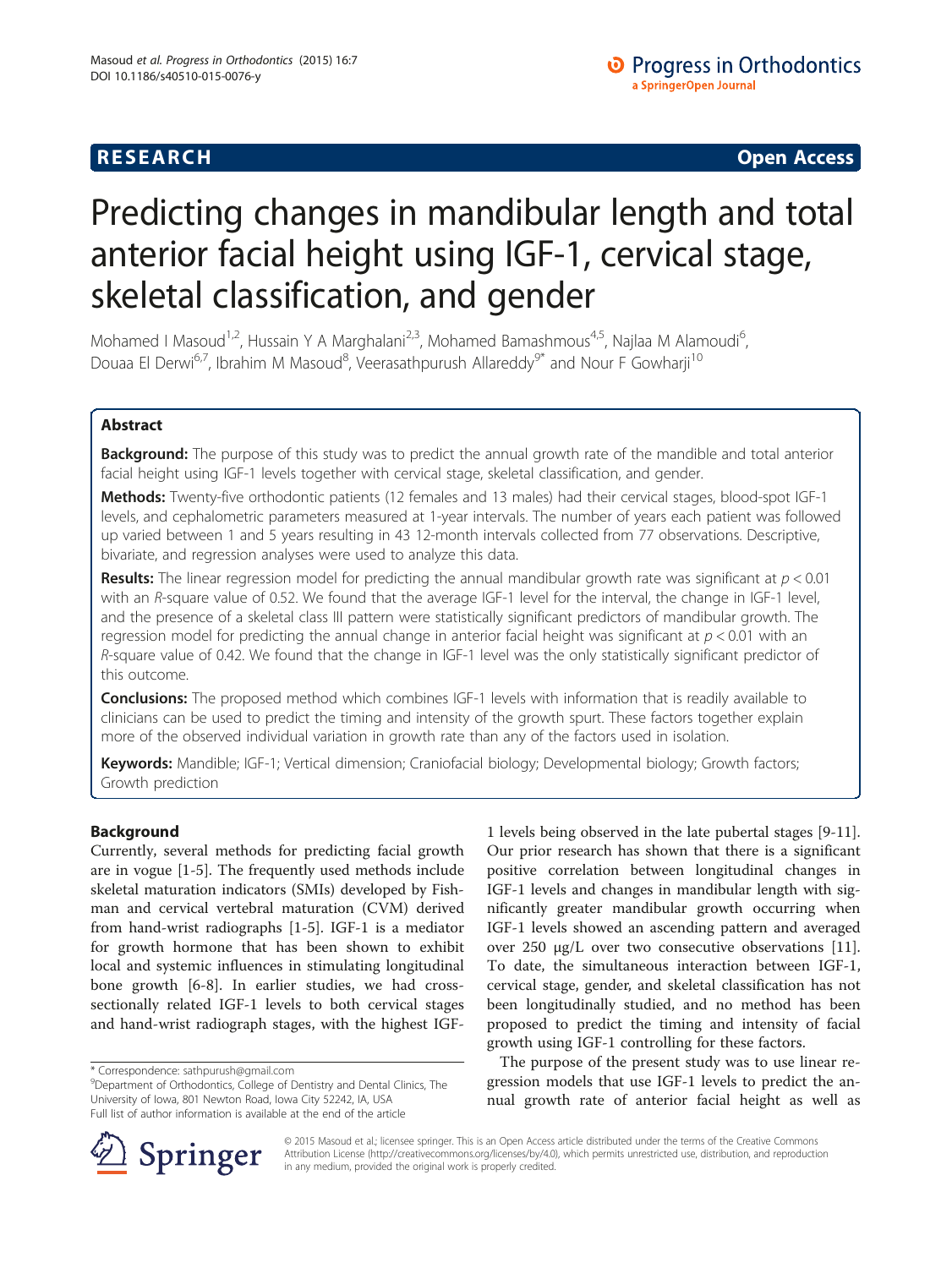mandibular length while controlling for the effects of cervical stage, skeletal classification, and gender. We hypothesized that IGF-1 levels will be associated with increases in anterior facial height and mandibular length.

## Methods

#### Institutional review board approval

The study protocol was approved by the institutional review board (IRB) of the Harvard Medical School and the ethical committee of King Abdulaziz University.

#### Study sample and informed consent

This prospective longitudinal sample consisted of 25 subjects (13 males and 12 females). Inclusion criteria were patients who were to begin orthodontic treatment, in active treatment, or in post-treatment follow-up. Since the study involved radiographic exposure, nonorthodontic patients were not included for ethical reasons. Exclusion criteria included patients who had systemic diseases, growth abnormalities, bleeding disorders, or growth modification as part of their orthodontic treatment. Patients who satisfied the inclusion criteria and agreed to participate in the study were all included without further selection. The subjects were all mostly Mediterranean Caucasians, but interracial marriages are common in the population that was sampled. The objectives of the study were explained to the subjects, and consent forms were signed by those who agreed to participate. The study was conducted following informed consent and IRB approval.

#### Sample size estimation and power analysis

A power analysis at the beginning of this study showed that we needed over 95 1-year intervals to be able to reject our null hypothesis if a negative result was found. Each 1-year interval required an observation at the beginning and end of the year for the interval to qualify. The original study sample, attrition rate, and the reasons for attrition are described in greater detail in our earlier studies [\[9-11](#page-5-0)]. In summary, our original sample comprised 87 subjects with the intent of following them up every 12 months  $(\pm 2 \text{ months})$  until we collected 95 1year intervals with the hope that even with attrition, our sample would be collected within 3 to 5 years. However, only 25 subjects showed up for the second observation, so the remaining 62 subjects were eliminated from our longitudinal sample. The sample continued to experience gradual attrition with only 6 subjects agreeing to attend their sixth observation which marked 5 years of follow-up and the end of the study. Any 1-year interval with missing data or non-diagnostic records at the beginning or end of the interval was eliminated from the study. At the end of the study, we had 43 qualifying 1 year intervals (17 female and 26 male intervals) from 77 observations with several observations serving as the end of one interval and the beginning of the next one. This meant that our sample would allow us to accept positive results but that negative results could not prove the absence of a relationship and could not be accepted.

#### Patient records

As a part of the patients' standard orthodontic records, lateral cephalometric radiographs were obtained and a questionnaire about age, puberty, and history of blood disorders was completed. Each patient had his or her lateral cephalometric radiograph, height, and weight measurements, as well as a blood-spot sample obtained within 1 week of each other for each observation. The blood-spot samples were collected using kits donated by ZRT Laboratory (Beaverton, OR, USA) and were stored in sealed plastic bags in a freezer (−18°C) for no more than 6 months. The samples were sent to ZRT Laboratory and assayed by radioimmunoassay. The patients' cephalometric radiographs were traced using VistaDent OC (version 4.2.28, GAC TechnoCenter Orthodontic Software Solutions, Birmingham, AL, USA). Calibration was performed using a metal ruler that was positioned at the top right corner of the film and exposed together with the patient. The mandibular length was measured from the condylion to the gnathion, the total anterior facial height was measured from the nasion to the menton, and the mandibular plane was measured from the gonion to the gnathion. The skeletal classification was evaluated using the ANB angle [\[12](#page-5-0)]. Measurements between 0° and 4° were considered skeletal class I, measurements above 4° were considered skeletal class II, and measurements below 0° were considered skeletal class III. One examiner performed all the measurements. Although the subjects were all orthodontic patients, none of them had growth modification during the observation period and many of them were in pre- or post-treatment follow-up. To evaluate the possible effect of orthodontic treatment on the total anterior facial height, a paired ttest was conducted, and this showed that there was no significant change in the mandibular plane angle during the intervals ( $p = 0.582$ ) with a mean change of  $-0.18^\circ$ and a standard error of 0.32.

#### Cervical vertebral staging

The cervical vertebrae were staged using the six stages described by Baccetti et al. [[5\]](#page-5-0). Curvatures were initially called if they were equal to or greater than 1 mm deep. However, when that was done, several patients skipped stages within the 1-year follow-up period. The criteria for calling curvatures were then changed so that any curvature equal to or greater than 0.5 mm would be considered. Skipping stages were almost completely eliminated when that was done. The six cervical stages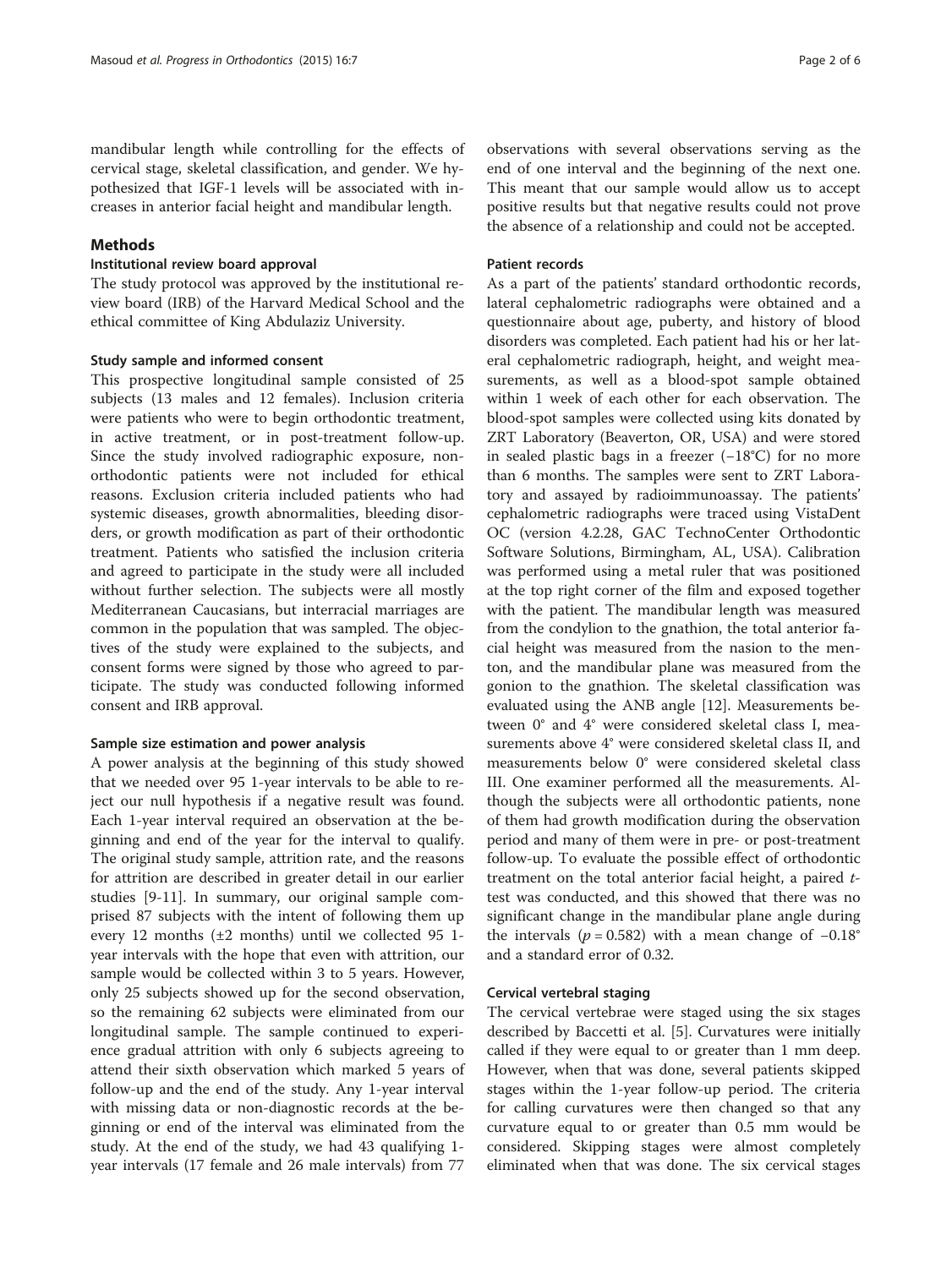described by Baccetti et al. [[5\]](#page-5-0) were grouped into three groups based on the annual growth rates observed in the year following their appearance [\[9](#page-5-0)]: group A which included cervical stages 1 and 2 and was considered to be the pre-pubertal group; group B which included cervical stage 3 and was considered the pubertal group; and group C which included cervical stages 4, 5, and 6 and was considered to be the post-pubertal group. Both the laboratory that measured the IGF-I levels and the individual evaluating the radiographs were blinded to each other's results to eliminate bias.

## Outcome and independent variables

The primary outcome variable of interest in the present study was annual growth rate of anterior facial height, and the secondary outcome variable was annual growth rate of the mandible. The independent (predictor) variables were average IGF-1 level and change in IGF-1 level.

## Statistical approach

The data was entered in SPSS (SPSS Version 22.0 for Windows, IBM Corp., Armonk, NY, USA) and was analyzed using the same software as well as SAS (SAS Version 9.3 for Windows, SAS Institute Inc., Cary, NC, USA). Two different multivariable linear regression models were used to predict the annual growth rate of total anterior facial height and that of the mandible. The effects of cervical stage, gender, skeletal classification, and initial length variables were adjusted in the multivariable regression models. The changes in outcomes for each one unit change in IGF-1 levels were predicted in the regression models. The total amount of variance explained by all the independent variables in the regression models was computed. Ordinary least squares approach was used to fit the multivariable linear regression models. All statistical tests

were two-sided, and a  $p$  value of <0.05 was deemed to be statistically significant.

# Results

The final study sample comprised 13 male and 12 female subjects. The age of the study subjects ranged from 9.2 to 17.4 years. The cervical stages of the study sample at the initial encounter (T0) included stage 1 (16%), stage 2 (28%), stage 3 (12%), stage 4 (32%), and stage 5 (12%). Skeletal classifications included class I (20%), class II (64%), and class III (16%). A total of 43 1-year time intervals were available.

Results of the multivariable linear regression model examining annual mandibular growth are summarized in Table 1. Following adjustment for multiple factors including gender (male), initial mandibular length, skeletal pattern, and cervical group, the average IGF-1 levels and IGF-1 changes were significantly associated with increase in annual mandibular length. Each one unit increase in the average IGF-1 level was associated with 0.01203 unit increase in mandibular length  $(p = 0.02)$ . Each one unit increase in the IGF-1 change was associated with 0.00864 unit increase in mandibular length  $(p = 0.01)$ . About 52% of the total variance in the mandibular growth was explained by this multivariable regression model. Skeletal class III pattern was associated with 3.08 unit increase in mandibular length when compared to the skeletal class I group ( $p = 0.006$ ). None of the other factors were significantly associated with increase in mandibular length. The following formula can be generated from this regression model:

The annual mandibular growth rate in  $mm/year = 4.23 +$  (Average IGF-1 (in  $\mu$ g/L)  $\times$  0.012) + (Change in IGF-1 (in  $\mu$ g/L) × 0.009) + (Initial mandibular length in mm ×  $(0.028) + (0$  if the patient is a female, 0.917 if the patient is a male) + (0 if the patient is in skeletal class I,  $-0.265$ 

| Table 1 Results of regression analysis to predict annual change in mandibular length |  |  |  |  |  |  |
|--------------------------------------------------------------------------------------|--|--|--|--|--|--|
|--------------------------------------------------------------------------------------|--|--|--|--|--|--|

| Independent variables                       | Parameter estimate | Error   | p value |
|---------------------------------------------|--------------------|---------|---------|
| Intercept                                   | $-4.27893$         | 6.06406 | 0.48    |
| Average IGF-1 in µg/L                       | 0.01203            | 0.00479 | 0.02    |
| IGF-1 change in µg/L                        | 0.00864            | 0.00316 | 0.01    |
| Initial mandibular length in mm             | 0.02822            | 0.06394 | 0.66    |
| Male gender (female is the reference group) | 0.91686            | 0.75568 | 0.23    |
| Skeletal class I (reference group)          | Reference          | $\sim$  |         |
| Skeletal class II                           | $-0.26483$         | 0.79831 | 0.74    |
| Skeletal class III                          | 3.08272            | 1.06271 | 0.006   |
| Cervical group A                            | 0.16312            | 0.86144 | 0.85    |
| Cervical group B                            | 1.73768            | 1.10008 | 0.1235  |
| Cervical group C (reference group)          | Reference          |         |         |

R-square: 0.5215. p value for the model: 0.0007.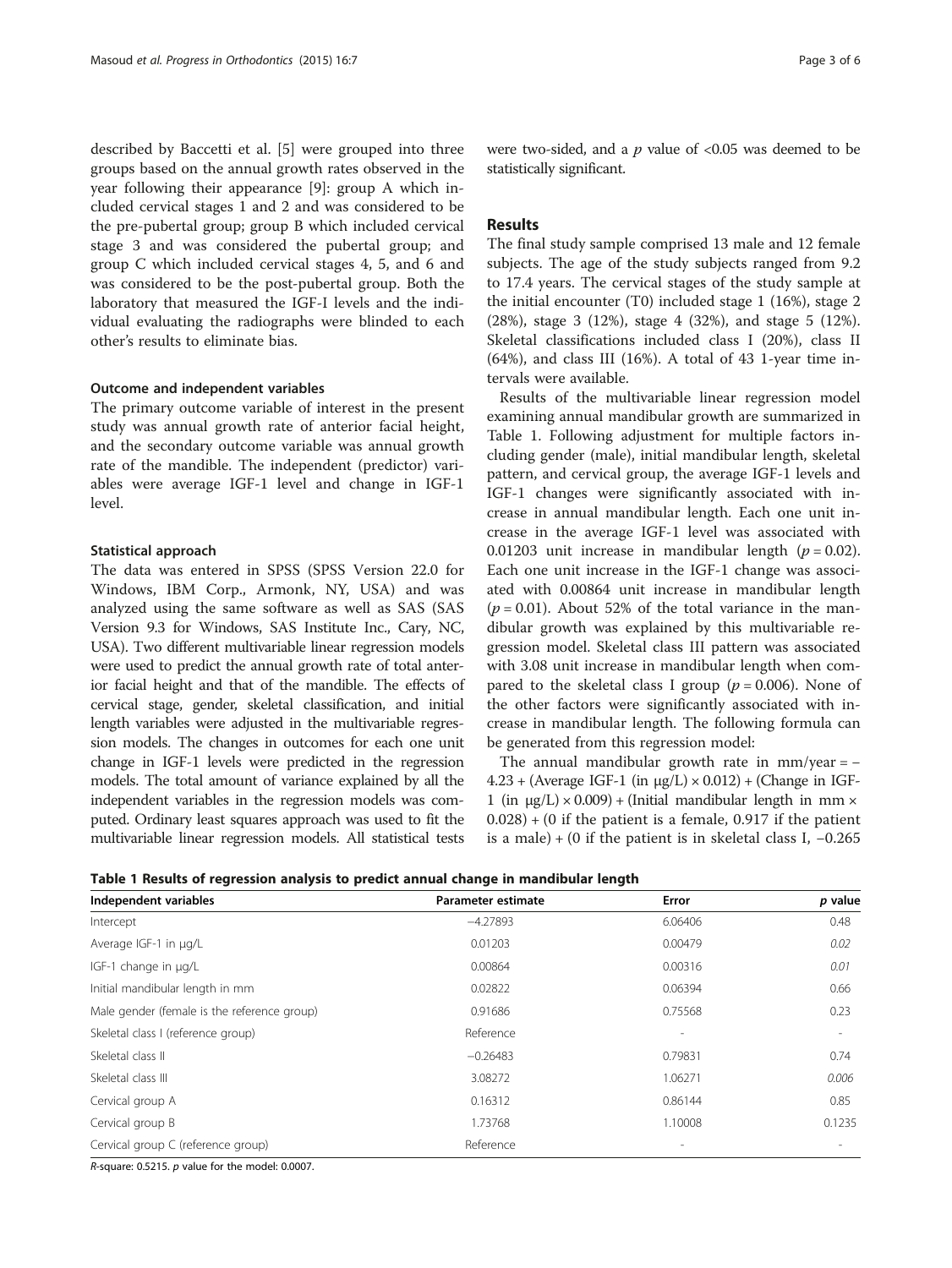if the patient is in skeletal class II, and 3.083 if the patient is in skeletal class  $III$ ) + (0 if the patient is in cervical group C, 0.163 if the patient is in cervical group A, and 1.738 if the patient is in cervical group B).

Results of the multivariable linear regression model for predicting annual change in the total anterior face height are summarized in Table 2. Following adjustment for all available factors, each one unit IGF-1 change was associated with 0.01033 unit increase in total anterior face height ( $p = 0.02$ ). None of the other factors were significantly associated with changes in total anterior face height. About 42% of the total variance in the changes in annual total face height was explained by this multivariable regression model. The following formula can be generated from the regression model:

The annual total anterior facial height growth rate in mm/year =  $6.08452 + (Average IGF-1 (in µg/L) \times )$  $(0.00929) + (Change in IGF-1 (in µg/L) \times 0.01033) +$ (Initial anterior facial height × −0.06665) + (0 if the patient is a female, 1.75912 if the patient is a male)  $+ (0)$ if the patient is in skeletal class I, 0.30974 if the patient is in skeletal class II, and 1.89292 if the patient is in skeletal class  $III$ ) + (0 if the patient is in cervical group C, −0.88972 if the patient is in cervical group A, and 2.45562 if the patient is in cervical group B).

The gonial angle, the  $y$ -axis, and the mandibular plane angle were not included in the multivariable regression models since they were not found to have a statistically significant impact on the outcomes.

#### Discussion

The multivariable prediction equations derived in the present study can be used to predict the total anterior facial height and annual growth rate of the mandible. The change in IGF-1 establishes a pattern and gives information about whether the patient is pre- or post-

pubertal. In an earlier study, we had demonstrated that patients with IGF-1 levels following an ascending pattern have significantly greater mandibular growth per year than patients with descending IGF levels [[11\]](#page-5-0). However, this information can be misleading if used in isolation since IGF-1 values could show no change on a patient that is a very young, or very old, or a patient with an extended growth spurt. Each of those situations would have little or no change in IGF-1 level but would actually be in completely different stages of their development. The average IGF-1 level supplements that information since it allows us to distinguish the patients who are at or around their peak. Including the cervical stage, information was also found to add to the equations' accuracy and variance in predicting facial growth, especially total anterior facial height. With the addition of gender and skeletal classification, we were able to increase the amount of variability in our models with the presence of a class III skeletal pattern being a statistically significant factor in predicting the mandibular growth rate. The variation in size was taken into consideration by adding the initial mandibular length and the initial total anterior facial height to the factors considered in each of their regression models. Despite our small sample size, we can be confident in accepting our positive results as being significant contributors to the equations since the statistics account for possible type I errors (false positive).

Franchi and Baccetti found that aside from the cervical stage, a patient's gonial angle was the only cephalometric measurement that could predict how well a patient responded to functional appliance therapy [[13](#page-5-0)]. Our results found that none of the cephalometric parameters evaluated including the gonial angle, mandibular plane, and  $y$ -axis significantly added to the ability of our regression models to predict the annual growth rate of the mandible or the anterior facial height. This, however,

| Table 2 Results of regression analysis to predict annual change in total anterior face height |  |  |  |
|-----------------------------------------------------------------------------------------------|--|--|--|
|                                                                                               |  |  |  |

| Independent variables                      | Parameter estimate | Error   | p value |
|--------------------------------------------|--------------------|---------|---------|
| Intercept                                  | 6.08452            | 8.35131 | 0.47    |
| Average IGF-1 in µg/L                      | 0.00929            | 0.0061  | 0.14    |
| IGF-1 change in µg/L                       | 0.01033            | 0.00437 | 0.02    |
| Initial total anterior facial height in mm | $-0.06665$         | 0.07285 | 0.37    |
| Male (female is the reference group)       | 1.75912            | 0.97007 | 0.08    |
| Skeletal class I (reference group)         | Reference          |         |         |
| Skeletal class II                          | 0.30974            | 1.00557 | 0.76    |
| Skeletal class III                         | 1.89294            | 1.46272 | 0.20    |
| Cervical group A                           | $-0.88972$         | 1.22983 | 0.47    |
| Cervical group B                           | 2.45562            | 1.42716 | 0.09    |
| Cervical group C (reference group)         | Reference          |         |         |

R-square: 0.4228. p value for the model: 0.0095.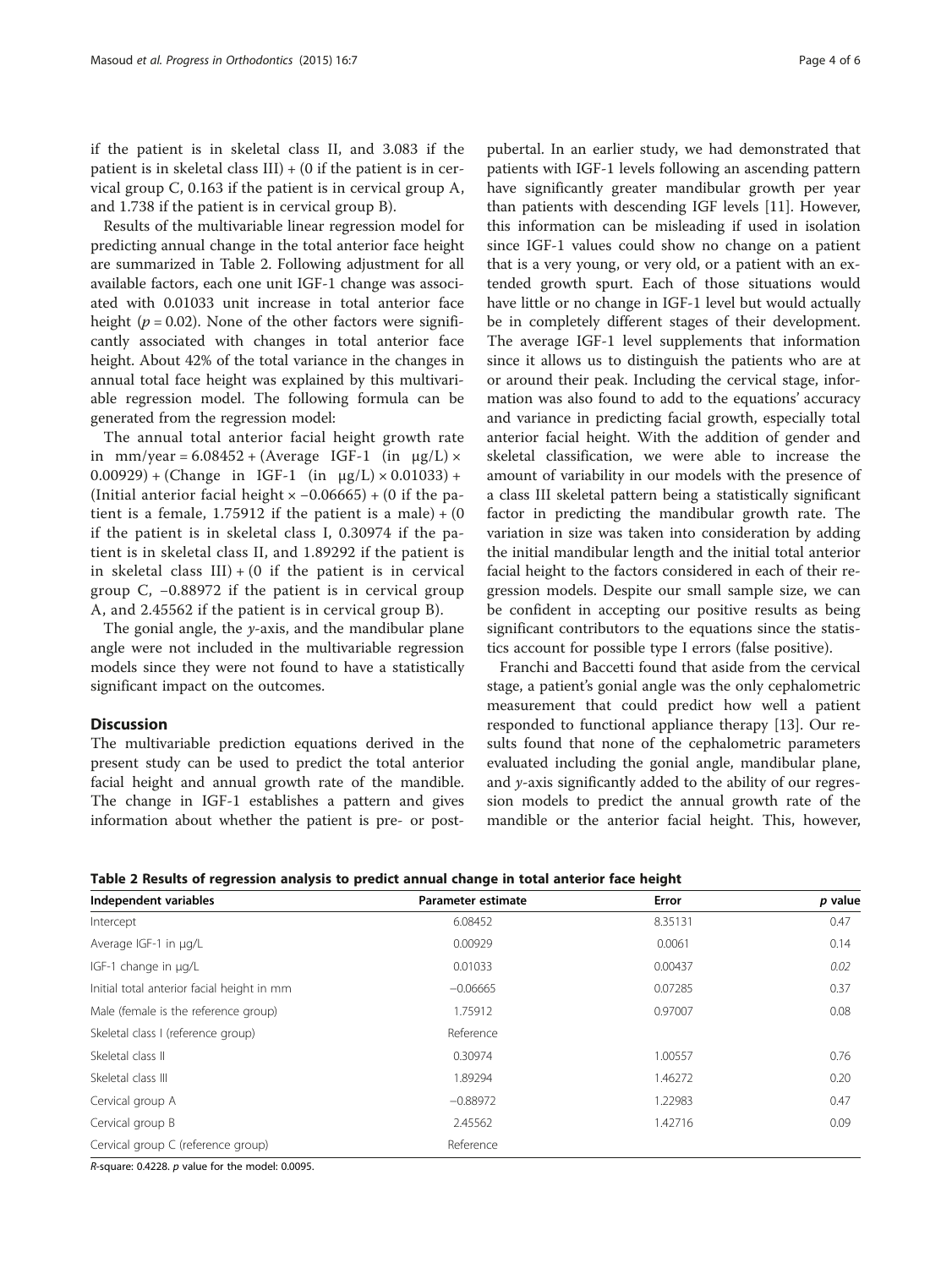does not necessarily mean that there is no relationship between these measurements and a patient's growth rate or pattern since our sample size was too small to rule out a type II statistical error (false negative).

Combining IGF-1 with the other factors improved the accuracy of the regression models and accounted for about half the observed variability. Facial growth is influenced by a variety of genetic and environmental factors and regulated by multiple local and system processes. Finding a group of factors that can account for that much of the variability is a significant step towards customizing our treatment plan decision to our individual patients and taking their biological differences into consideration.

The fact that our records were taken annually should be considered while interpreting the study results since the change in IGF-1 levels and average IGF-1 levels could be misleading if the peak in IGF-1 levels happened to occur during a 12-month interval. One would expect IGF-1 measurements taken 3 to 6 months apart to be sufficient to establish a pattern of change and should be able to give a more accurate assessment of the patient's IGF-1 pattern and average level.

Jain and colleagues examined the association between IGF-1 levels and cervical maturation stages and found that amongst a cohort of 45 male subjects, there were highly significant associations between the two variables [[4\]](#page-5-0). Ishaq and colleagues examined 120 subjects (60 males and 60 females) to correlate the levels of IGF-1 to cervical maturation stage and concluded that IGF-1 serum levels are reliable maturation indicators [\[14](#page-5-0)]. Our study results are consistent with these findings and further substantiate that IGF-1 levels could serve as a good diagnostic method for determining the optimal time for commencing orthodontic treatment.

All the study subjects in the present study received orthodontic treatment. Due to ethical considerations, it would be impossible to get institutional review board approval to perform a growth study involving radiographic exposure on an untreated population. Prior research has shown that fixed orthodontic appliances even with intermaxillary elastics have clinically insignificant effects on facial growth, and our findings described above are consistent with that  $|15,16|$ .

The present study has several limitations, and the study results and conclusions should be interpreted keeping these in perspective. The present study used 2- D lateral cephalometric radiographs. The limitations of using 2-D images are well documented [[17\]](#page-5-0). Any errors in landmark identification could yield biased estimates. The nature of the study design precludes us from clearly establishing a cause and effect relationship between the predictor and outcome variables. Only a well-designed randomized controlled trial will enable us to establish

this relationship [[18](#page-5-0)]. Only one biological factor was examined which accounts for the moderate correlation coefficient. However, it is still impressive that a single biological factor could account for the amount of variability explained by the multivariable regression models. Despite the fact that none of these patients had growth modification during the follow-up period, many of them were undergoing orthodontic treatment with full fixed appliances which could arguably have had an influence on their growth. As mentioned earlier, the study sample is not representative, and hence, the generalizability and external validity of the findings are questionable. The present study could have benefitted by an increased sample size and examining several more variables that could confound growth. Owing to the practical limitations on recruiting more patients to participate, we were unable to increase the sample size. This is a major limitation of the study. Finally, the prediction equations derived in the present study accounted for 52% of variance in mandibular growth and 42% of variance in anterior facial height. It is clear that a large amount of variance is explained by the predictors. Nevertheless, there could be other variables that are not captured in the models that can play a significant role in determining growth. These should be kept in perspective while treatment planning orthodontic cases.

# Conclusions

- 1. Linear regression models derived from the present study could help in the prediction of the timing and intensity of patients' facial growth spurt using IGF-1 levels while controlling for cervical stage, gender, and skeletal classification.
- 2. Average IGF-1 for an observation period, change in IGF-1 level, and the presence of a skeletal class III pattern were statistically significant factors in the regression model for predicting changes in mandibular length.
- 3. Change in IGF-1 level was the only statistically significant factor in the regression model for predicting changes in total anterior facial height.

#### Competing interests

The authors declare that they have no competing interests.

#### Authors' contributions

MIM, HYAM, MB, and NFG contributed to the study idea and study design. MIM and MB analyzed the data MIM, MB, and VA interpreted the data. MIM, HYAM, MB, NMA, DED, IMM, NFG, and VA drafted the manuscript. All authors gave the final approval of the manuscript.

#### Acknowledgements

The authors would like to acknowledge Deanship for Scientific Research, Faculty of Dentistry, King Abdulaziz University for facilitating the conduct of this work.